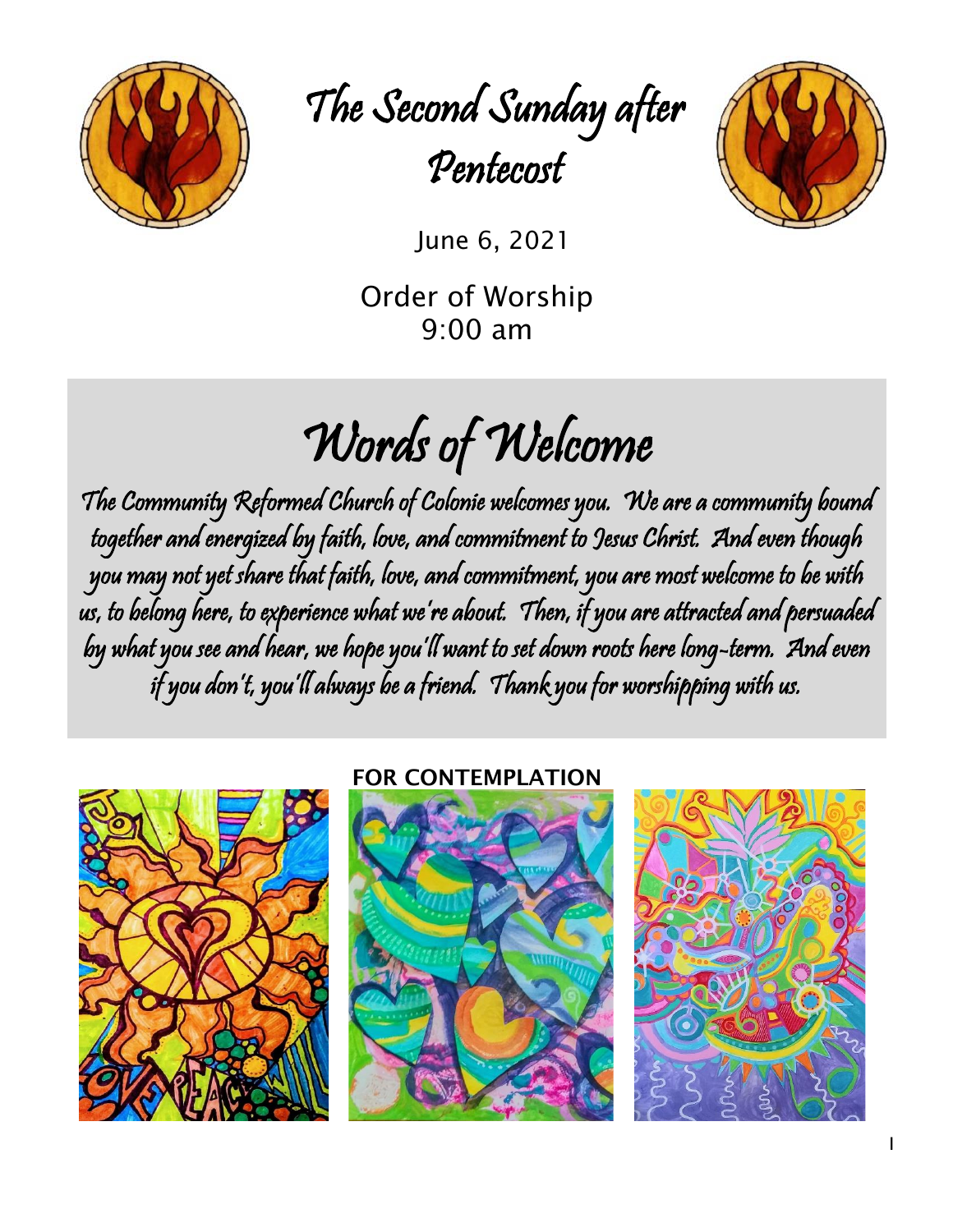PRELUDE "In the Garden"

#### WELCOME AND ANNOUNCEMENTS OF THE DAY

INTROIT "Pass Me Not O Gentle Savior"

#### CALL TO WORSHIP

Praise be to you, God of life, *for the shoot that breaks through the earth, that strains toward the sun, that blossoms and makes of its fruit an offering to the world.*

Praise be to you, God of life, *for the seed that dies, and is resurrected into a tree; for the tree whose longevity whispers a parable of eternity.*

Praise be to you, God of life,

*for your presence and purpose, that infuses all of creation, and calls us to follow, to embrace life, to share life, and to offer the fruit of our lives as worship to you.*

HYMN #612 "How Firm a Foundation" FOUNDATION

*1 How firm a foundation, ye saints of the Lord, is laid for your faith in his excellent word! What more can he say than to you he hath said, to you who for refuge to Jesus have fled?*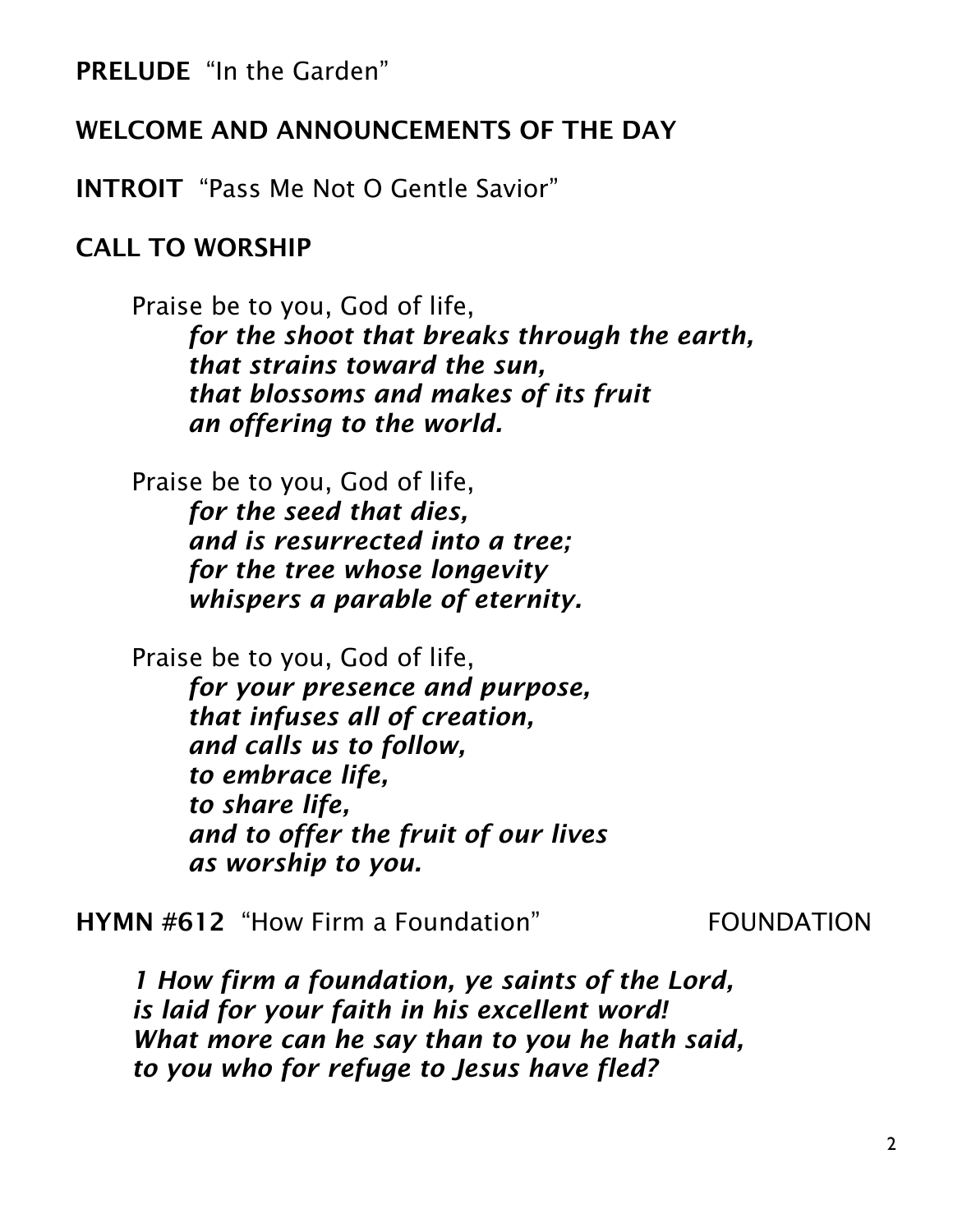*2 "Fear not, I am with thee, O be not dismayed, for I am thy God, and will still give thee aid; I'll strengthen thee, help thee, and cause thee to stand, upheld by my righteous, omnipotent hand.*

*3 "When through the deep waters I call thee to go, the rivers of sorrow shall not overflow; for I will be with thee, thy troubles to bless, and sanctify to thee thy deepest distress.*

*4 "When through fiery trials thy pathway shall lie, my grace, all sufficient, shall be thy supply; the flame shall not hurt thee, I only design thy dross to consume, and thy gold to refine.*

*5 "The soul that on Jesus still leans for repose, I will not, I will not desert to its foes; that soul, though all hell should endeavor to shake, I'll never, no, never, no, never forsake!"*

# THE PRAYER OF CONFESSION

I'm not really sure I want to admit it, God, *but I am a person with gifts.*

Oh, I'm not one of those super-talented, can-do-it-all, people, *but there are things I'm good at, things that might even be useful to You and others.*

But, here's the problem – if I admit it, then I have to do something;

*then there are no more excuses; no more comfortable inadequacies to hide behind.*

If I acknowledge the abilities and strengths You have placed in me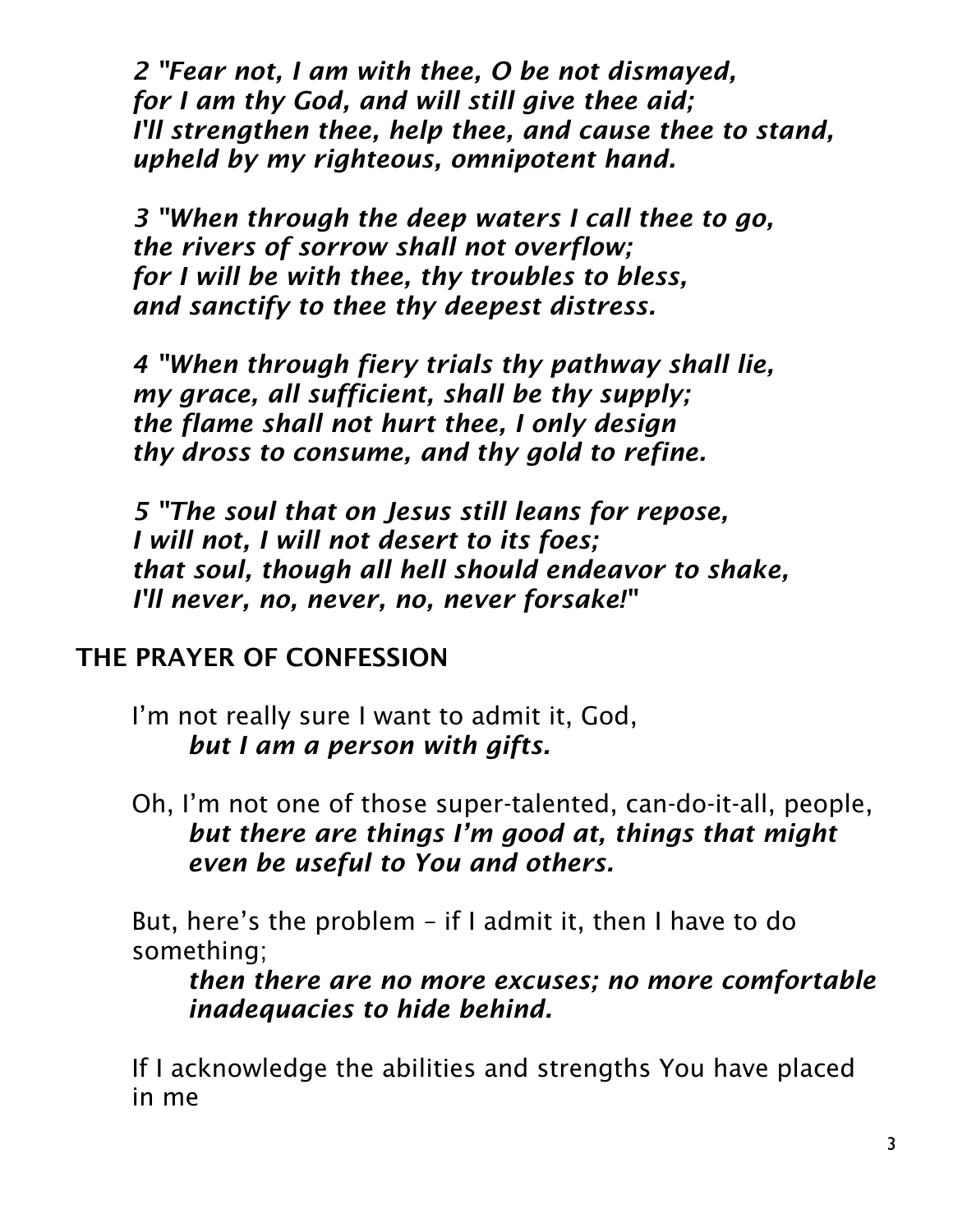*I'm going to have actually use them; I'm going to have to serve, and be accountable, and maybe even make commitments… and stick to them.*

But, if I pretend that I'm not gifted at all, *I lose something of myself,* I allow myself to be less than I really am, *to experience less, to learn less, to be less alive.*

So, thank you, God, for making me a gifted person, *and thank you that my gifts can make a difference, can, in some small way, help to make Your dream for my world a reality. Amen.*

TAIZÉ MEDITATION "Shepherd Me, Oh God" (3 times)

*Shepherd me, O God, beyond my wants, beyond my fears, from death into life.*

ASSURANCE OF GOD'S FORGIVENESS

CHILDREN'S MESSAGE ~ Sarah Huiest

DEACON'S PRAYER FOR THE WORLD ~ Jerry Kallner

CALL TO OFFERING

God's holiness inspires us to be more holy; *God's love causes us to be more loving;*

God's life in us brings to birth dreams and visions for a better and more just world.

*Let us offer our gifts and our lives in thankfulness for all God has done and is doing in our lives.*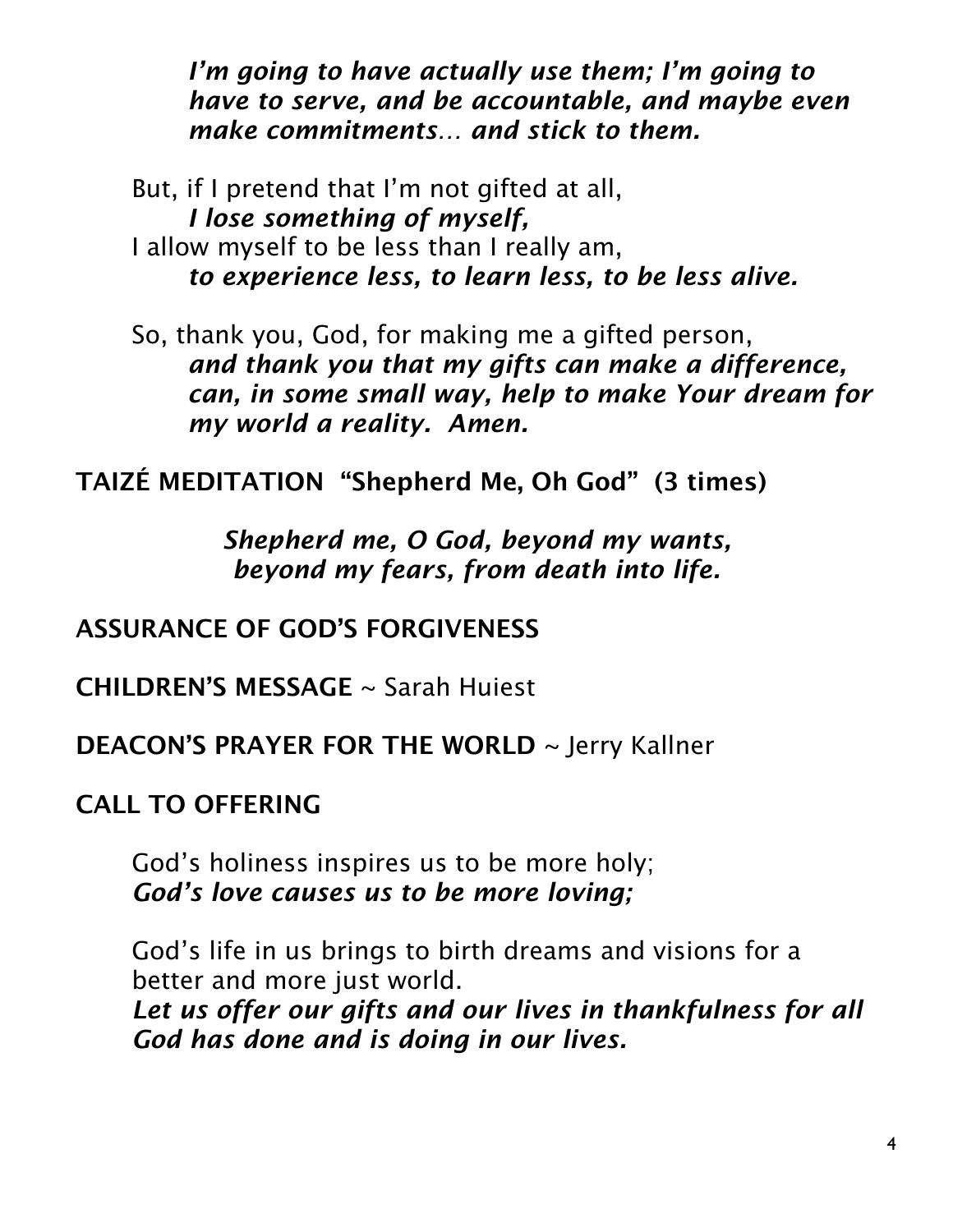# THE OFFERING OF OUR GIFTS TO GOD

Website:

[www.communityreformedchurch.com](http://www.communityreformedchurch.com/)

PayPal:

[https://www.paypal.com/donate?hosted\\_button\\_id=N67JS9D5ML](https://www.paypal.com/donate?hosted_button_id=N67JS9D5MLMGS) [MGS](https://www.paypal.com/donate?hosted_button_id=N67JS9D5MLMGS)

> Mailing Address: Community Reformed Church of Colonie 701 Sand Creek Road Colonie, NY 12205

# OUR PRAISE TO GOD (THE DOXOLOGY)

*Praise God from whom all blessings flow; Praise God, all creatures here below; Praise God above ye heavenly host: Praise Father, Son and Holy Ghost. Amen.*

# THE DEDICATION OF OUR GIFTS TO GOD

*We dedicate these gifts and our lives to you, O God, in thanksgiving for your great gift of Jesus in whom we know an inner peace. Strengthen and empower us with the Holy Spirit to be bearers of this peace wherever we go. This we pray in Jesus' name. Amen*

ELDER'S PRAYER FOR THE PEOPLE ~ Marissa Lombardo

## THE SCRIPTURE LESSON John 6:1-14

After this Jesus went to the other side of the Sea of Galilee, also called the Sea of Tiberias. A large crowd kept following him, because they saw the signs that he was doing for the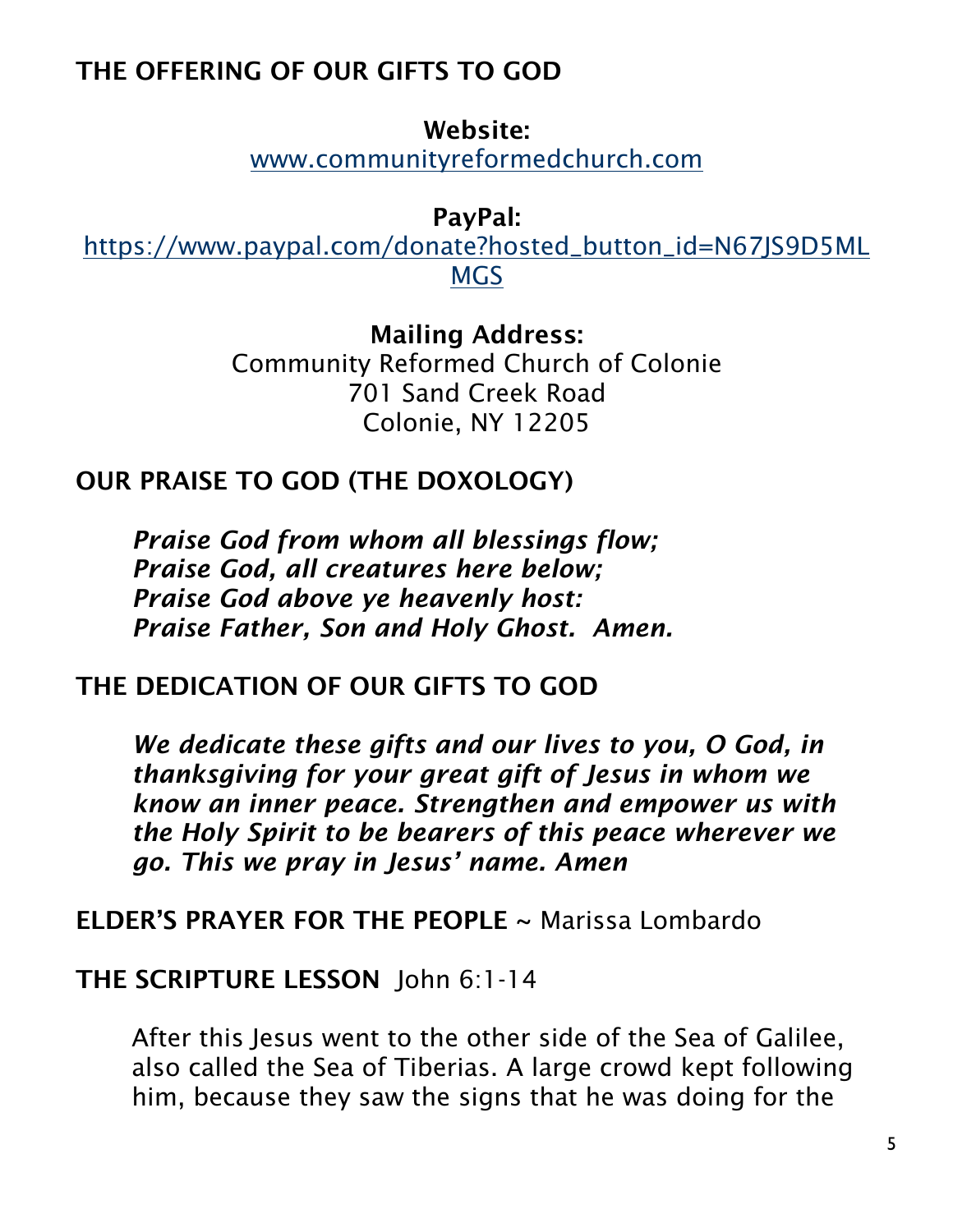sick. Jesus went up the mountain and sat down there with his disciples. Now the Passover, the festival of the Jews, was near. When he looked up and saw a large crowd coming toward him, Jesus said to Philip, "Where are we to buy bread for these people to eat?" He said this to test him, for he himself knew what he was going to do. Philip answered him, "Six months' wages would not buy enough bread for each of them to get a little." One of his disciples, Andrew, Simon Peter's brother, said to him, "There is a boy here who has five barley loaves and two fish. But what are they among so many people?" Jesus said, "Make the people sit down." Now there was a great deal of grass in the place; so they sat down, about five thousand in all. Then Jesus took the loaves, and when he had given thanks, he distributed them to those who were seated; so also the fish, as much as they wanted. When they were satisfied, he told his disciples, "Gather up the fragments left over, so that nothing may be lost." So they gathered them up, and from the fragments of the five barley loaves, left by those who had eaten, they filled twelve baskets. When the people saw the sign that he had done, they began to say, "This is indeed the prophet who is to come into the world."

THE MORNING MESSAGE "More Than Enough"

# THE SACRAMENT OF THE LORD'S SUPPER

## THE CALL TO COMMUNION

We have one Lord, one God, one Savior. *The Holy Spirit makes Christ real to us, binding us in one, as we share him together.*

This is something we do eagerly. *Christ welcomes us here.*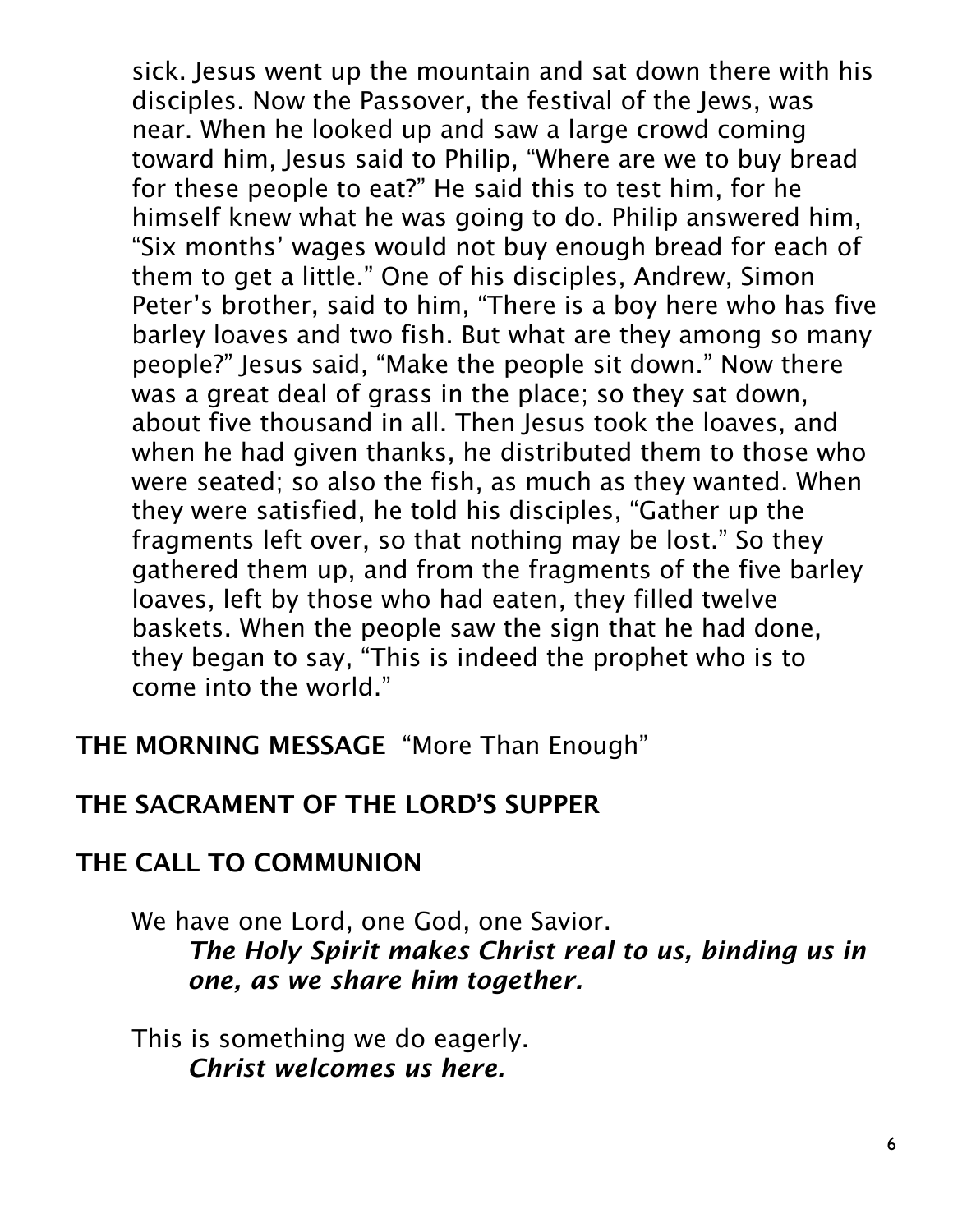This is something we do seriously.

*For this is the moment of greatest intimacy when we take the symbols of the body and blood of the risen Lord.4*

*I was glad when they said to me, "Let us go into the presence of the Lord"*

## APOSTLE'S CREED

*I believe in God the Father almighty, creator of heaven and earth.*

*I believe in Jesus Christ, God's only Son, our Lord. He was conceived by the power of the Holy Spirit and born of the Virgin Mary. He suffered under Pontius Pilate, was crucified, died, and buried. He descended to the dead. On the third day He rose again. He ascended into Heaven, and is seated on the right hand of the Father. He will come again to judge the living and the dead.*

*I believe in the Holy Spirit, the holy catholic church, the communion of saints, the forgiveness of sins, the resurrection of the body and the life everlasting. Amen.*

## **PEACE**

Let the peace of Christ rule in your hearts since as members of one body you were called to peace (Colossians 3:15). The peace of Christ be with you.

*And also with you*.

# THE GREAT THANKSGIVING

Lift up your hearts. *We lift them to the Lord.*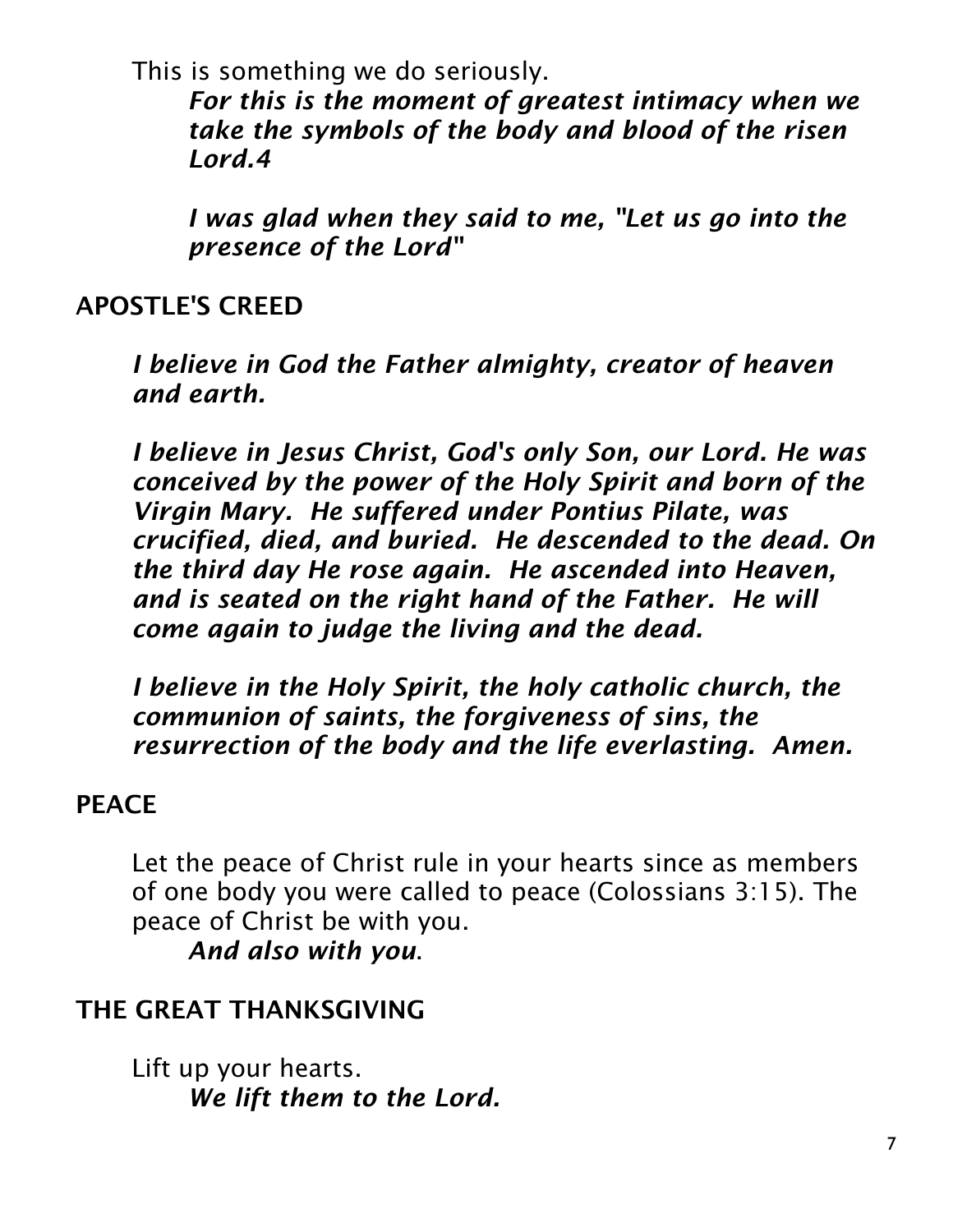Let us give thanks to the Lord our God. *It is right to give God thanks and praise.*

THE PREFACE

HYMN "Holy Lord" (3 times) Dona Nobis Pacem

#### *Holy, holy, Lord God almighty, your glory fills the earth, Lord God of hosts.*

#### THE MEANING OF THE SACRAMENT

The Holy Supper which we are about to celebrate is a feast of remembrance, of communion, and of hope: We remember with joy the grace by which you created all things and made us in your own image.

*We rejoice that you called a people in covenant to be a light to the nations.*

Yet we rebelled against your will.

*In spite of the prophets and pastors sent forth to us, we continued to break your covenant.*

In the fullness of time, you sent your only Son to save us. *Incarnate by the Holy Spirit, born of your favored one, Mary, sharing our life, Christ reconciled us to your love.*

At the Jordan your Spirit descended upon Him, anointing Him to preach the good news of your reign.

## *He healed the sick and fed the hungry, manifesting the power of your compassion.*

He sought out the lost and broke bread with sinners, witnessing the fullness of your grace.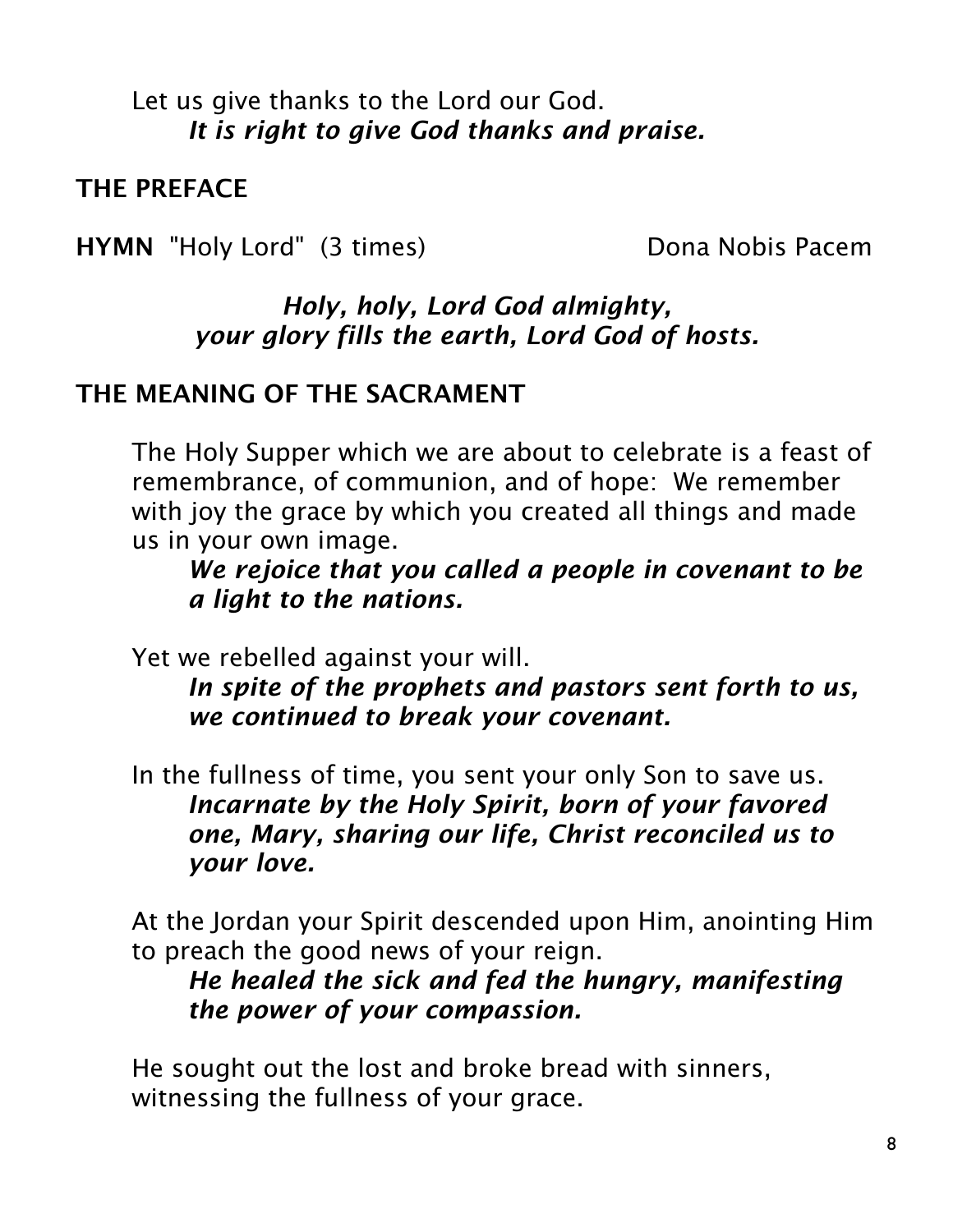*We beheld His glory*.

On the night before He died for us, Jesus broke bread and shared the cup with His disciples.

*After the meal our Lord was arrested, abandoned by His followers and beaten.*

He stood trial and was put to death on a cross.

*Having emptied himself in the form of a servant, and being obedient even to death, He was raised from the dead and exalted as Lord of heaven and earth.*

Through him you bestow the gift of your Spirit, uniting your church, empowering its mission and leading us into the new creation you have promised.

*By His death, resurrection and ascension, Jesus Christ has obtained for us the life-giving Spirit who unites us all in one body. We therefore receive this Supper in true and unconditional love.*

INVITATION TO THE TABLE

## COMMUNION PRAYER

*Gracious God, we celebrate with joy the redemption won for us in Jesus Christ. Grant that in praise and thanksgiving we may be a living sacrifice, holy and acceptable in your sight, that our lives may proclaim the mystery of faith:*

> *Christ has died! Christ is risen! Christ will come again.*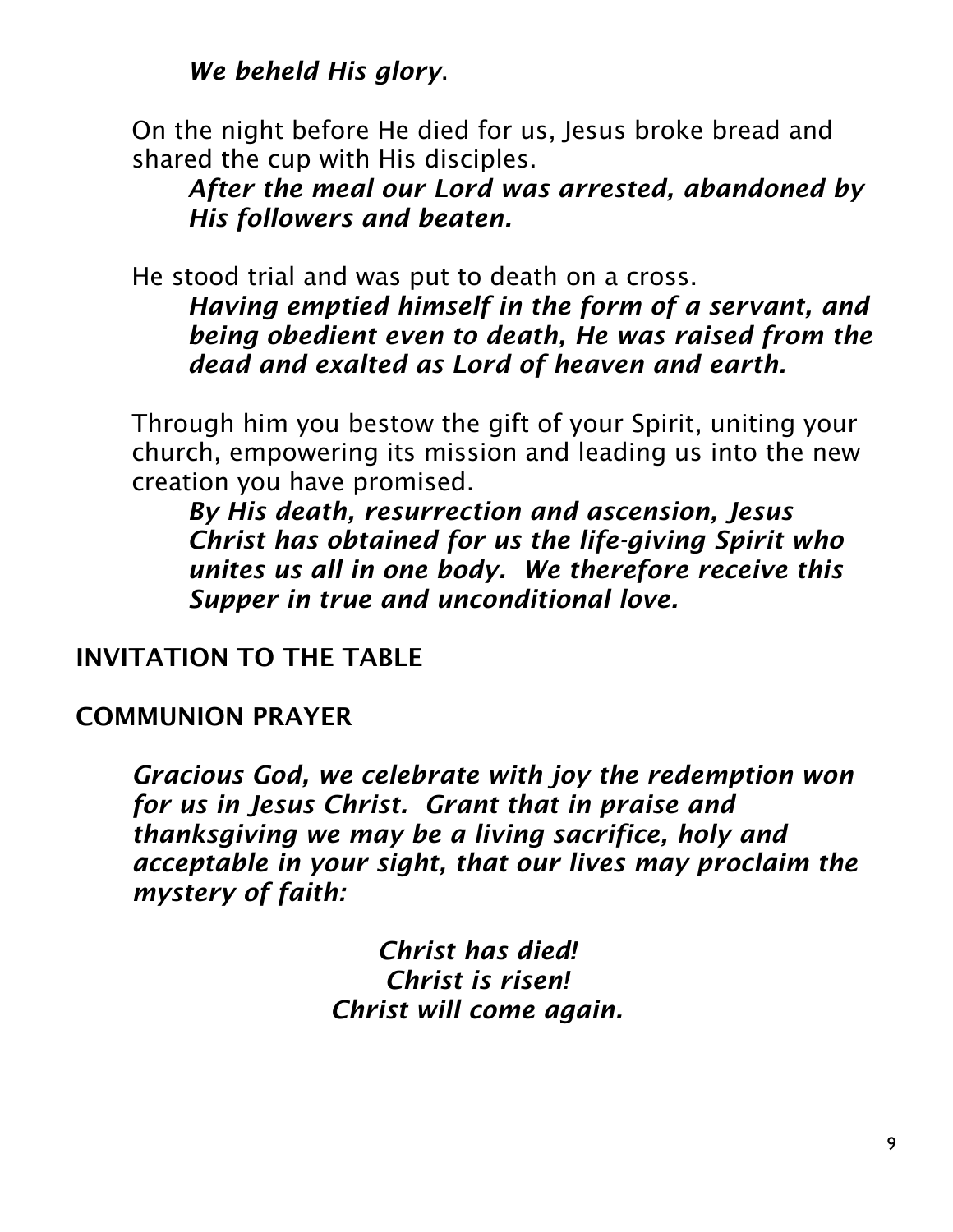*Father, we love you, we worship and adore you, Glorify your name in all the earth; Glorify your name, glorify your name, Glorify your name in all the earth.*

*Jesus, we love you, we worship and adore you, Glorify your name in all the earth; Glorify your name, glorify your name, Glorify your name in all the earth.*

*Spirit, we love you, we worship and adore you, Glorify your name in all the earth; Glorify your name, glorify your name, Glorify your name in all the earth.*

#### **COMMUNION**

#### THANKSGIVING AFTER COMMUNION

*Since, dear God, in this place at this table, we have touched, we have tasted, we have heard and we have seen the signs of your love for us, grant that we may go away from this house filled with our love for you and overflowing with your love for those who are around us and who share our lives. We pray in the name of Jesus Christ our Savior. Amen.*

**HYMN 632** "The Lord's Prayer" MALOTTE

*Our Father, which art in heaven, hallowed be thy name. Thy kingdom come, thy will be done on earth as it is in heaven.*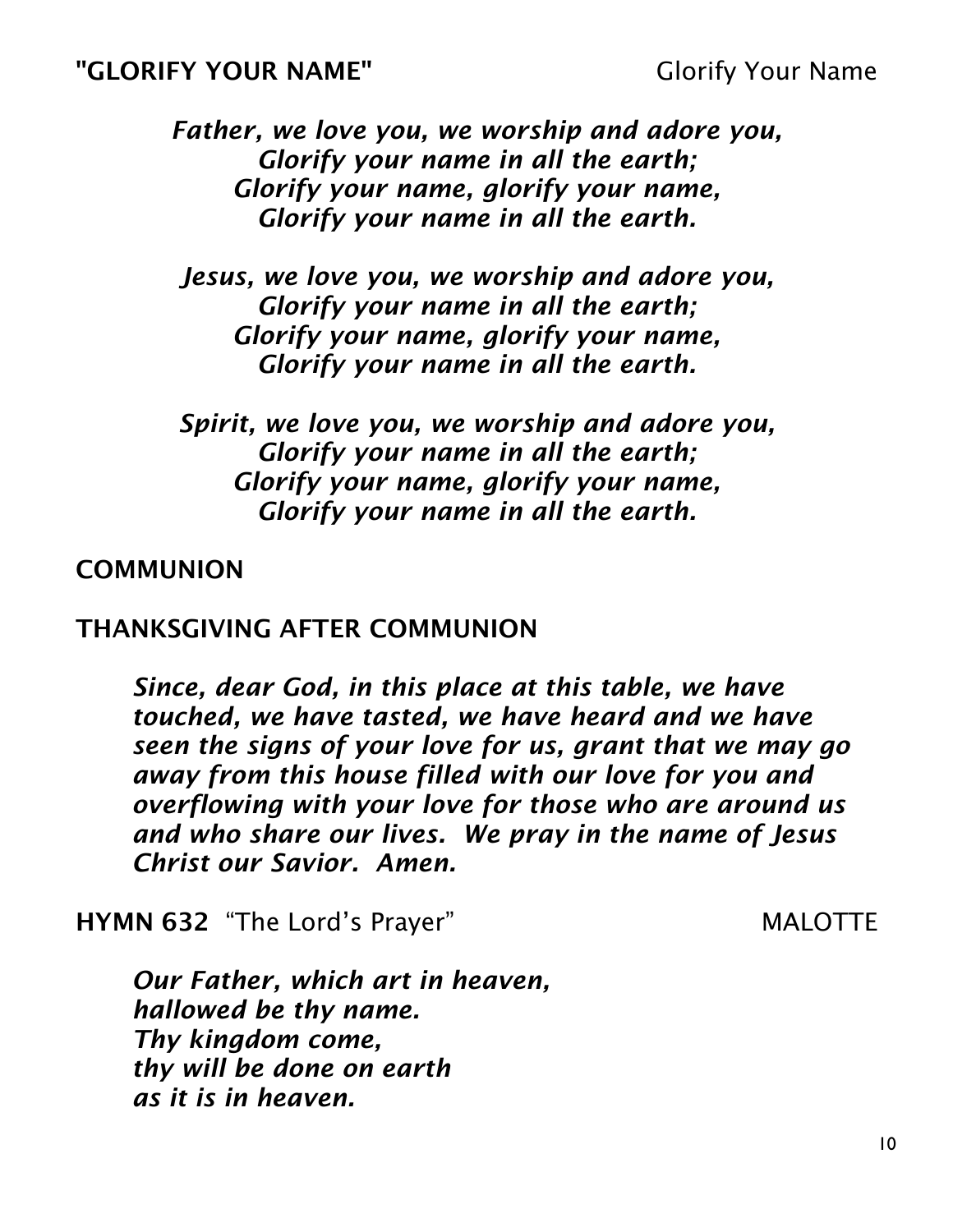*Give us this day our daily bread, and forgive us our debts, as we forgive our debtors. And lead us not into temptation but deliver us from the evil: for thine is the kingdom, and the power and the glory, forever, Amen. Amen.*

#### BENEDICTION

#### THE FOURFOLD AMEN STAINER